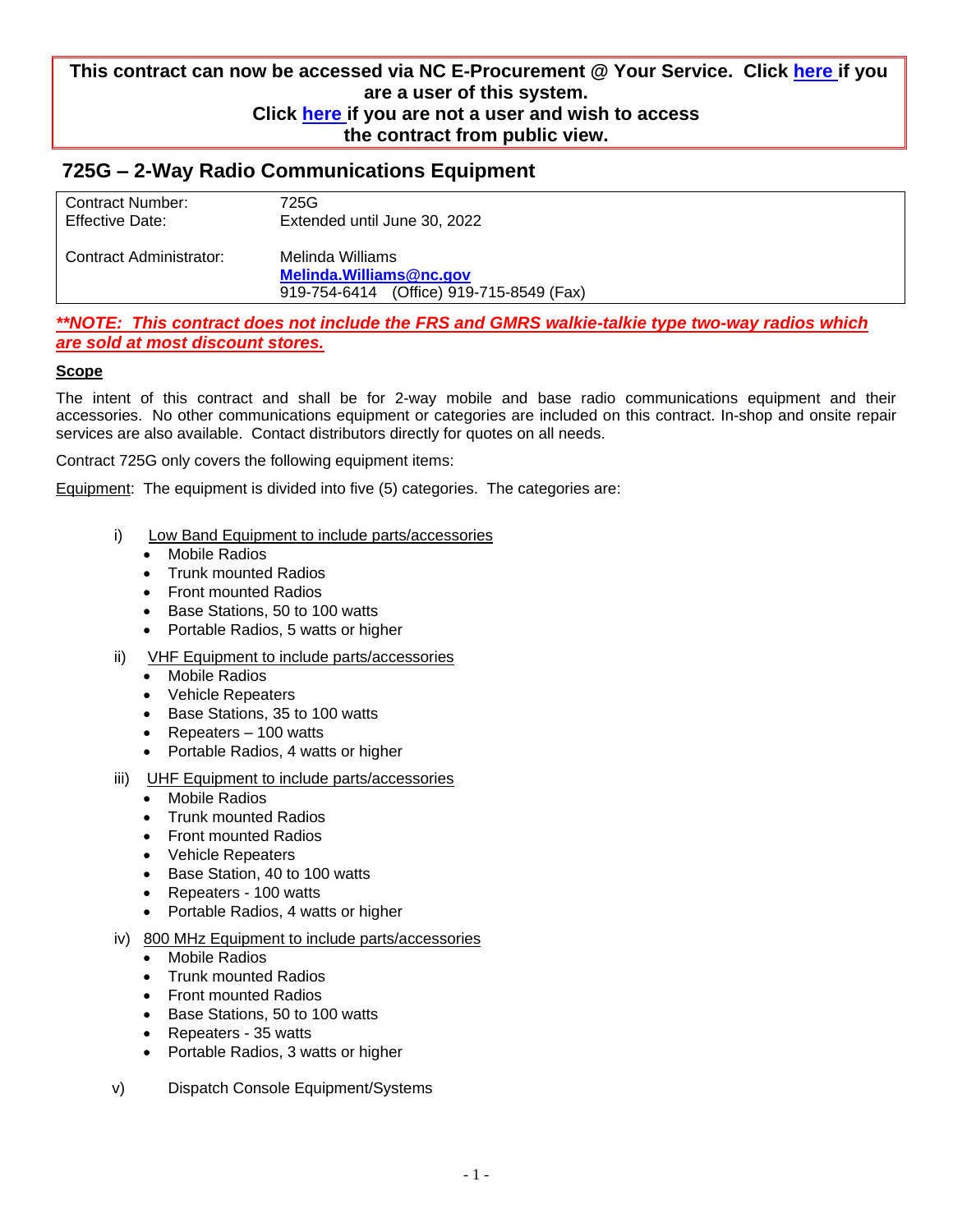Parts and Accessories. Included in parts and accessories shall be a variety of antennas, antenna cables, mounts for units and antennas, power supplies, and any other parts or accessories as needed. The following are examples of items that are considered in parts and accessories.

- 2-way antennas (mobile, portable)
- 2-way headsets and microphones
- 2-way encoders and decoders
- Power supplies to include batteries and chargers
- Mounts for both the units and the antennas
- Carry cases and clips
- Flash upgrades for programming radios

State Agencies with the need to acquire other radio communications equipment not covered by this contract are required to comply with IT Procurement Rules, Policies, and Procedures.

This is a **Convenience Contract**, not mandatory, for the use of **State Governmental Agencies** and **non-State Agencies.** Non-state Agencies presently include the **North Carolina University System** and its member campuses, **Instructional components of the Department of Public Instruction**, **Instructional components of the Department of Community Colleges**, as well as **Local** (Municipal and County) **Governments**.

#### **Manufacturer Brand / Pricing**

There are multiple brands awarded in this contract. To obtain pricing, contact the Primary contract contact or any of the distributors listed in the Ordering and Vendor Contact Information section next.

|  |  | <b>Ordering and Vendor Contact Information</b> |
|--|--|------------------------------------------------|
|  |  |                                                |

| Vendor        | <b>Contact Information</b>                                                                                                 |
|---------------|----------------------------------------------------------------------------------------------------------------------------|
| E. F. Johnson | Offering E.F. Johnson brand equipment at a 15% discount off MSRP, offering the<br>product categories: VHF, UHF, and 800MHz |
|               | Primary Contract Contact: Timi Jackson, tjackson@efji.com                                                                  |
|               | Phone: 972-819-2336<br>Fed ID: 41-0736849                                                                                  |
|               | Distributors to be contacted for quotes:                                                                                   |
|               | Atlantic Communications, Chuck Blount, Newport News, VA (757) 380-8489                                                     |
|               | Communications Specialists, Tyler Glover, Raleigh, NC (919) 832-9121                                                       |
|               | Communications Specialists, Cleve White, Wilmington, NC (910) 791-9773                                                     |
|               | East Coast International, Gary McKeel, Morehead City, NC (252) 240-3524                                                    |
|               | Fleet Connect, Nick Long, Sanford, NC (919) 777-2866                                                                       |
|               | High Country Communications, Chris Bertolini, (828) 733-1822                                                               |
|               | Kimball Communications, Dan Kimball, Hendersonville, NC (828) 697-6232                                                     |
|               | Mobile Communications, Michael Hutchens, Greensboro, NC (336) 790-2521                                                     |
|               | Mobile Communications, Michael Hutchens, Winston-Salem, NC (336) 793-8259                                                  |
|               | Radio Communications, Matthew Dean, Cary, NC (919) 467-2421                                                                |
|               | RCS Wireless Technology, Winston Salem, NC (336) 788-9191                                                                  |
|               | Southeastern Cable Products, Inc., William Burden, Ahoskie, NC (252) 332-6764                                              |
|               | TriCom Radio, Keith Bullock, Lumberton, NC (910) 735-1010                                                                  |
|               | Two Way of Carolina, Jon Sable, Charlotte, NC (704) 372-3444                                                               |
|               | Western Carolina Communications Systems, Roger Frizzell, Sylva, NC (828) 586-0611                                          |
| E. F. Johnson | Whitley's Communications, Jason Whitley, Asheville, NC (828) 254-2567                                                      |
| continued     | E.F. Johnson's Additional Offerings or Services:                                                                           |
|               | In-shop repair service<br>٠                                                                                                |
|               | Onsite repair service<br>$\bullet$                                                                                         |
|               | Trade-in on a case-by-case basis<br>$\bullet$                                                                              |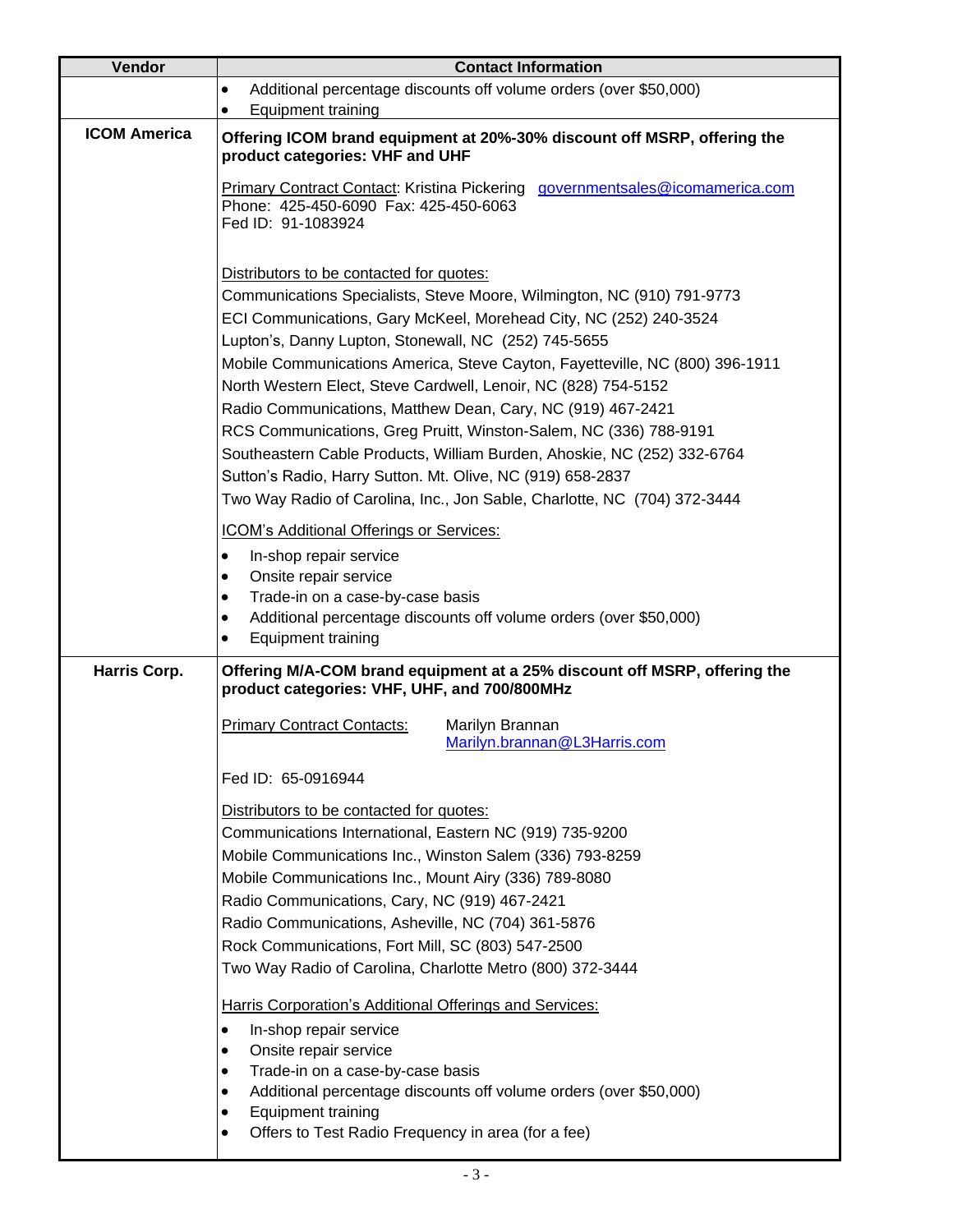| Vendor                             | <b>Contact Information</b>                                                                                                          |  |  |
|------------------------------------|-------------------------------------------------------------------------------------------------------------------------------------|--|--|
| <b>Motorola Solutions,</b><br>Inc. | Offering Motorola brand equipment at a 10-28% discount off MSRP, offering the<br>product categories: Low Band, VHF, UHF, and 800MHz |  |  |
|                                    | Primary Contract Contact / Request Quotes from or Send Orders to:                                                                   |  |  |
|                                    | Andrew Curd, Andrew.curd@motorolasolutions.com                                                                                      |  |  |
|                                    | <b>PO Box 122</b><br>Holly Springs, NC 27540                                                                                        |  |  |
|                                    | Office Phone: (919) 321-8948<br>Fax: (919) 222-2155                                                                                 |  |  |
|                                    | Cell Phone: (919) 621-8605<br>Phone: 919-762-1216                                                                                   |  |  |
|                                    | Fed ID: 36-1115800                                                                                                                  |  |  |
|                                    | Distributors to be contacted for quotes:                                                                                            |  |  |
|                                    | Gately Communications, Warren Bell, Kill Devil Hills, NC (252) 441-2066                                                             |  |  |
|                                    | Gately Communications, Warren Bell, Kinston, NC (252) 441-2066<br>Mobile Communications of America, Morrisville, NC                 |  |  |
|                                    | Mobile Communications of America, Fayetteville, NC                                                                                  |  |  |
|                                    | Mobile Communications of America, Kill Devil Hills, NC                                                                              |  |  |
|                                    | Mobile Communications of America, Wilmington, NC<br>Mobile Communications of America, Greenville, NC                                |  |  |
|                                    | Mobile Communications of America, Jacksonville, NC                                                                                  |  |  |
|                                    | Mobile Communications of America, Oxford, NC                                                                                        |  |  |
|                                    | Mobile Communications of America, Winston Salem, NC                                                                                 |  |  |
|                                    | Mobile Communications of America, Asheville, NC                                                                                     |  |  |
|                                    | Mobile Communications of America, Charlotte, NC                                                                                     |  |  |
|                                    | ** Contact for all MCA locations is Frank Vanderbilt (919) 786-0891                                                                 |  |  |
|                                    | <b>Motorola's Additional Offerings and Services:</b>                                                                                |  |  |
|                                    | In-shop repair service<br>$\bullet$                                                                                                 |  |  |
|                                    | Onsite repair service<br>$\bullet$                                                                                                  |  |  |
|                                    | Trade-in on a case-by-case basis<br>$\bullet$                                                                                       |  |  |
|                                    | Additional percentage discounts off volume orders (over \$50,000)<br>٠                                                              |  |  |
|                                    | <b>Equipment training</b><br>$\bullet$<br>Offers discounts off additional lines                                                     |  |  |
| <b>BK Technologies</b>             | Offering B.K. brand equipment at a 34% discount off MSRP, offering the product                                                      |  |  |
|                                    | categories: Low Band, VHF, UHF, and 800MHz                                                                                          |  |  |
|                                    | Primary Contract Contact: Stacey Dee, sdee@bktechnologies.com<br>Phone: 321-237-1306  Fax: 800-704-3177                             |  |  |
|                                    | Fed ID: 59-3486297                                                                                                                  |  |  |
|                                    |                                                                                                                                     |  |  |
|                                    | Distributors to be contacted for quotes:                                                                                            |  |  |
|                                    | BK Technologies, Kent Bickel, Nashville, TN (916) 306-0534                                                                          |  |  |
|                                    | <b>BK Technologies Additional Offerings and Services:</b>                                                                           |  |  |
|                                    | In-shop repair service<br>$\bullet$                                                                                                 |  |  |
|                                    | Onsite repair service<br>$\bullet$                                                                                                  |  |  |
|                                    | Trade-in on a case-by-case basis<br>$\bullet$                                                                                       |  |  |
|                                    | Additional percentage discounts off volume orders (over \$50,000)<br>٠                                                              |  |  |
|                                    | Equipment training                                                                                                                  |  |  |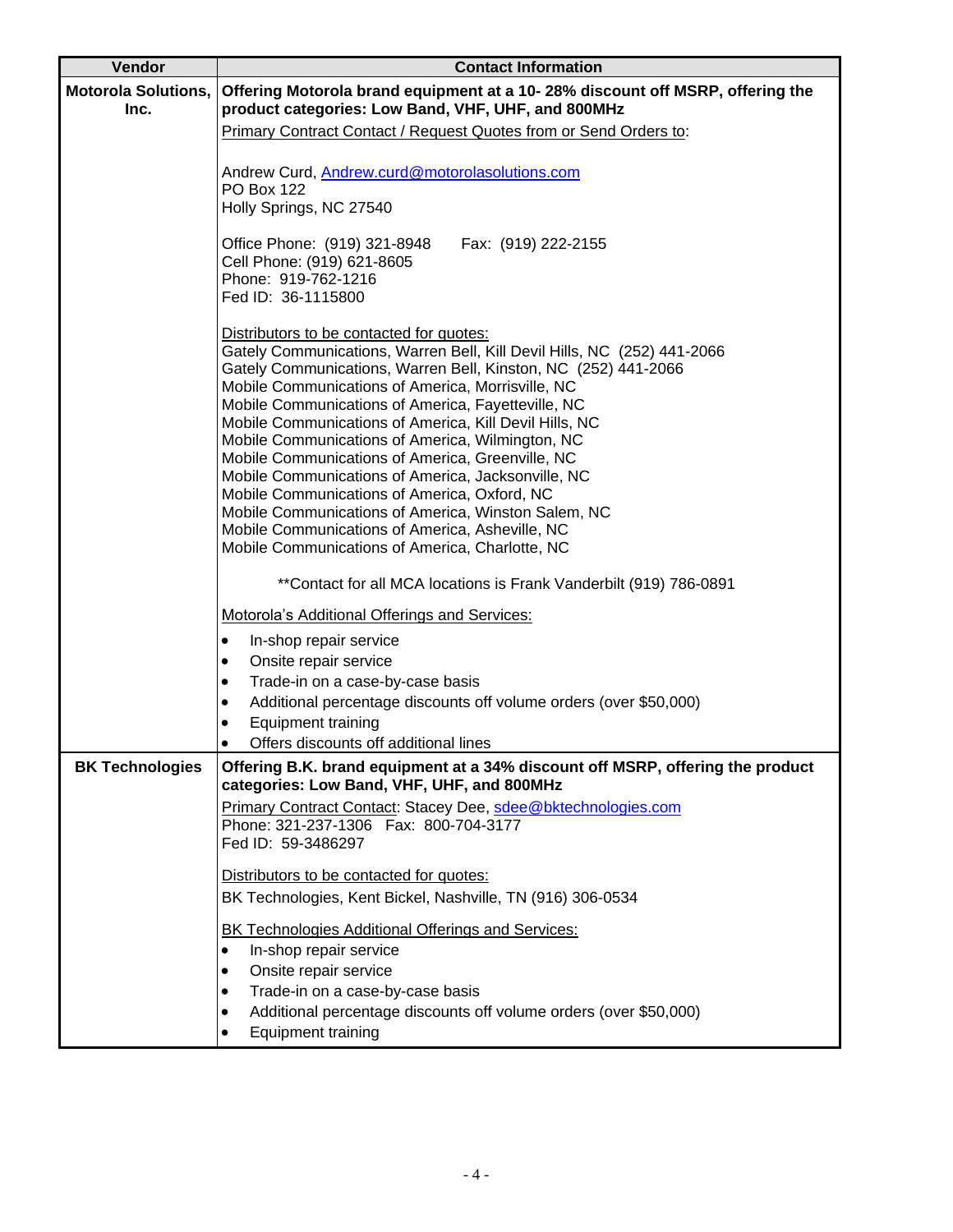| <b>Secom Systems</b>         | Offering Kenwood brand equipment at a 20% discount off MSRP, offering the                                                            |
|------------------------------|--------------------------------------------------------------------------------------------------------------------------------------|
|                              | product categories: Low Band, VHF, UHF, and 800MHz                                                                                   |
|                              | <b>Primary Contract Contact: Alison Winter, Alison@secomwireless.com</b>                                                             |
|                              | Phone: 800-252-4120  Fax: 770-453-9786<br>Fed ID: 58-1872698                                                                         |
|                              |                                                                                                                                      |
|                              | Distributors to be contacted for quotes:                                                                                             |
|                              | B & G Electronics, Greg Milligan, Dover, NC (252) 635-3061<br>Communications Specialists, Steve Moore, Wilmington, NC (910) 791-9773 |
|                              | Communications Specialists, Tyler Glover, Raleigh, NC (919) 832-9121                                                                 |
|                              | East Coast International, Gary McKeel, Morehead City, NC (252) 240-3524                                                              |
|                              | Eastern Communications, Lewis Lilly, Rocky Mount, NC (252) 442-9275                                                                  |
|                              | Emergency Vehicle Outfitter, Marshall Cherry, Corolla, NC (252) 453-8342                                                             |
|                              | Fleet Connect, Nick Long, Sanford, NC (919) 777-2866.                                                                                |
|                              | High Country Communications, Chris Bertolini, Linville, NC (828) 733-1822                                                            |
|                              | Kimball Communications, Brian Kimball, Hendersonville, NC (828) 697-6232                                                             |
|                              | Mobile Communications, Michael Hutchens, Winston-Salem, NC (336) 793-8259                                                            |
|                              | Mobile Communications, Mike Cockerham, Mount Airy, NC (336) 789-8080                                                                 |
|                              | N Touch Wireless, Dale Fortner, Yanceyville, NC (336) 694-6300                                                                       |
|                              | One Source Wireless, John Garland, Huntersville, NC (704) 875-9995                                                                   |
|                              | Radio Communications, Matthew Dean, Cary, NC (919) 467-2421                                                                          |
|                              | Rock Communications, Jon Rock, Fort Mill, SC (704) 209-9862                                                                          |
|                              | RCS Wireless, Rick Black, Winston-Salem, NC (336) 788-9191                                                                           |
|                              | Sea Coast Communications, Paul Holiday, Wilmington, NC (910) 392-4848                                                                |
|                              | Southeastern Cable Products, William Burden, Ahoskie, NC (252) 332-6764                                                              |
|                              | Tri Com Services, Keith Bullock, Lumberton, NC (910) 735-1010                                                                        |
|                              | Western Carolina Communications, Jeremy Ray, Sylva, NC (828) 586-0611                                                                |
|                              | Whitley 2-Way Radio Service, Jason Whitley, Asheville, NC (828) 254-2567                                                             |
|                              | Wood Electronics, Fred Wood, Wilson, NC (252) 237-0208<br>Woodley Sales & Service, Charlie Broome, Creswell, NC (252) 797-4192       |
|                              |                                                                                                                                      |
|                              |                                                                                                                                      |
|                              | Secom System's Additional Offerings and Services:                                                                                    |
|                              | In-shop repair service<br>$\bullet$                                                                                                  |
|                              | Onsite repair service<br>$\bullet$<br>Trade-in on a case-by-case basis<br>$\bullet$                                                  |
|                              | Additional percentage discounts off volume orders (over \$50,000)<br>$\bullet$                                                       |
|                              | <b>Equipment Training</b><br>$\bullet$                                                                                               |
| Two Way Radio of<br>Carolina | Offering Daniels Electronics brand equipment at a 20% discount off MSRP,<br>offering the product categories: Low Band, VHF, and UHF  |
|                              | Primary Contract Contact / Request Quotes from or Send Orders to: Jon Sable,                                                         |
|                              | jon.sable@twowayradio.org                                                                                                            |
|                              | Phone: 800-372-3444    Fax: 704-372-7059<br>Fed ID: 56-1558436                                                                       |
|                              | <b>Two Way Radio's Additional Offerings and Services:</b>                                                                            |
|                              | In-shop repair service<br>$\bullet$                                                                                                  |
|                              | Onsite repair service<br>$\bullet$                                                                                                   |
|                              | Trade-in on a case-by-case basis<br>$\bullet$                                                                                        |
|                              | Equipment training<br>$\bullet$                                                                                                      |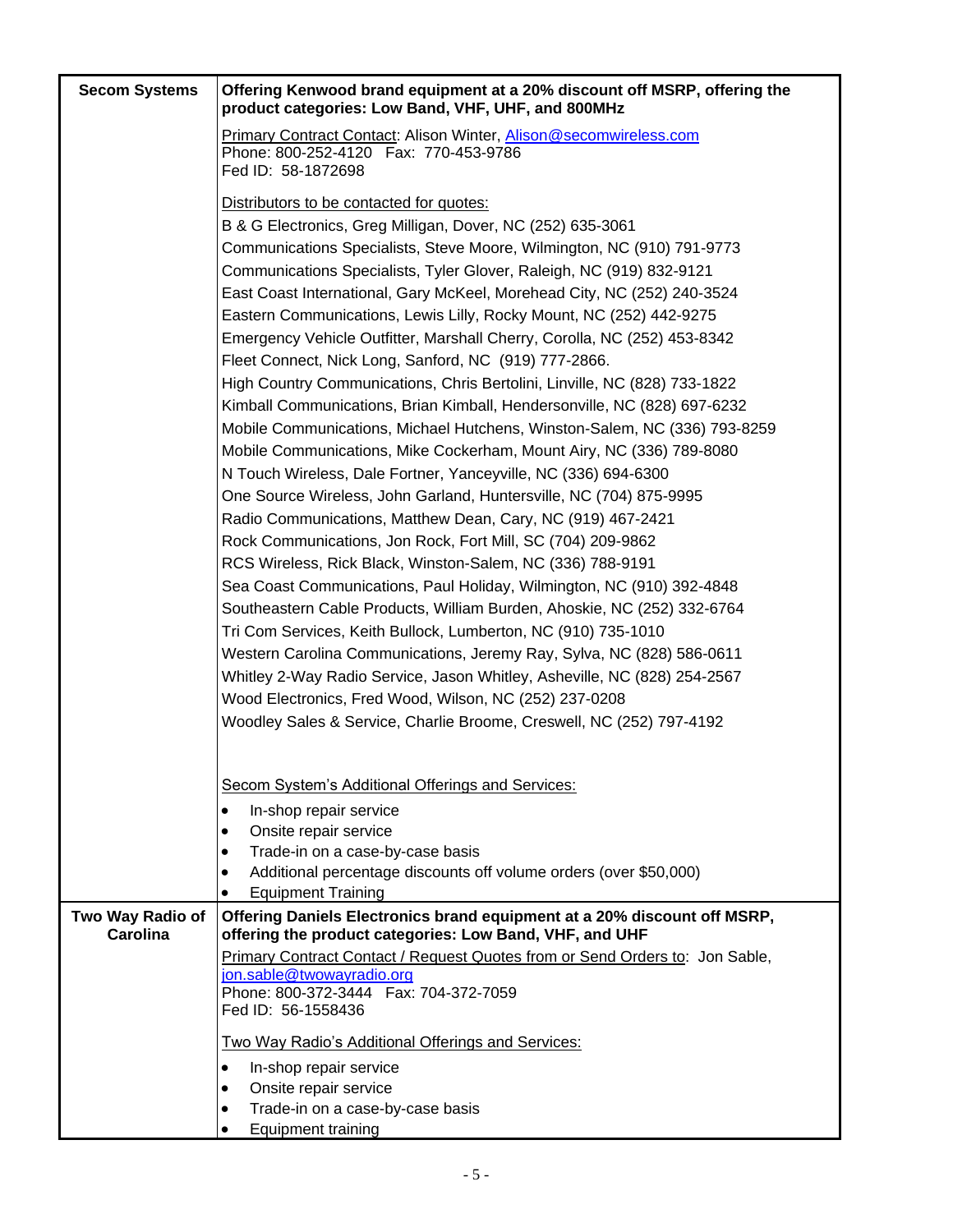## **Minimum Orders**

There are no minimum order requirements for this contract.

## **Abnormal Quantity**

Any requirement that exceeds **\$100,000** must be forwarded to the Statewide IT Procurement Office for approval. The Statewide IT Procurement Office, in consultation with the using Agency, may process the request in one or more of the following ways:

- 1. Purchase may be authorized at the current level of pricing with the current contract Vendor(s)
- 2. Additional discounts from the current level of pricing may be negotiated with the current contract Vendor(s)
- 3. A separate Invitation for Bids may be issued for the requirement.

#### **Transportation Charges**

FOB – Destination

Freight, handling and distribution charges shall be included in the total price of each item listed.

### **Delivery**

Vendor(s) will complete equipment delivery within **sixty (60)** consecutive calendar days after receipt of a Purchase Order. Vendor(s) will complete parts and accessories delivery within **thirty (30)** consecutive calendar days after receipt of a Purchase Order.

#### **Warranty**

The Vendors warrants to the State that all equipment furnished will be new, of good material and workmanship. Standard limited warranties have been established for radio communications equipment and are presented below. Vendors will utilize best efforts to resolve problems in a timely fashion through the use of acceptable servicing methods, to include but not be limited to, verbal problem analysis and remote diagnostics. This statement is not intended to limit any additional coverage, which may normally be associated with a product.

**Vendor Parts/Accessories** E.F. Johnson 12 months 12 months 12 months 12 months ICOM America 24 months 12 months Harris Corporation 12 months 12 months 12 months 12 months Motorola Inc. 12-24 months based on model 12 months BK Technologies 24 months 12 months 12 months Secom Systems 24 months 12 months 12 months Two Way Radio 24 months 12 months

The Standard Warranties are:

### **Taxes**

Prices do not include North Carolina sales or use taxes.

### **Value Added Services**

Contract related value-added services may be provided by the Vendors. Value added services may be, but are not limited to, training, installation, leasing, asset tagging or imaging. These additional services will be negotiated by the Agency with the contract holder in accordance with IT Policies and Procedures. The Agency is responsible for reviewing and amending if necessary the scope of work, lease agreement, etc. prior to order placement.

Extended maintenance/service options to include quicker resolution of hardware problems and after hour support may be offered. Agencies may elect to enroll in one or more extended service options offered by issuing appropriate Purchase Order for said option. Maintenance services may be renewed upon written notice (Purchase Order) by the Agency no later than thirty (30) days prior to the expiration date of the initial acceptance of the maintenance options. Following notice of renewal (Purchase Order), the agency will be invoiced for the corresponding maintenance service fees in annual installments. Escalation of annual maintenance fees shall not exceed 5% per year. Any maintenance agreements shall be subject to the terms of this contract.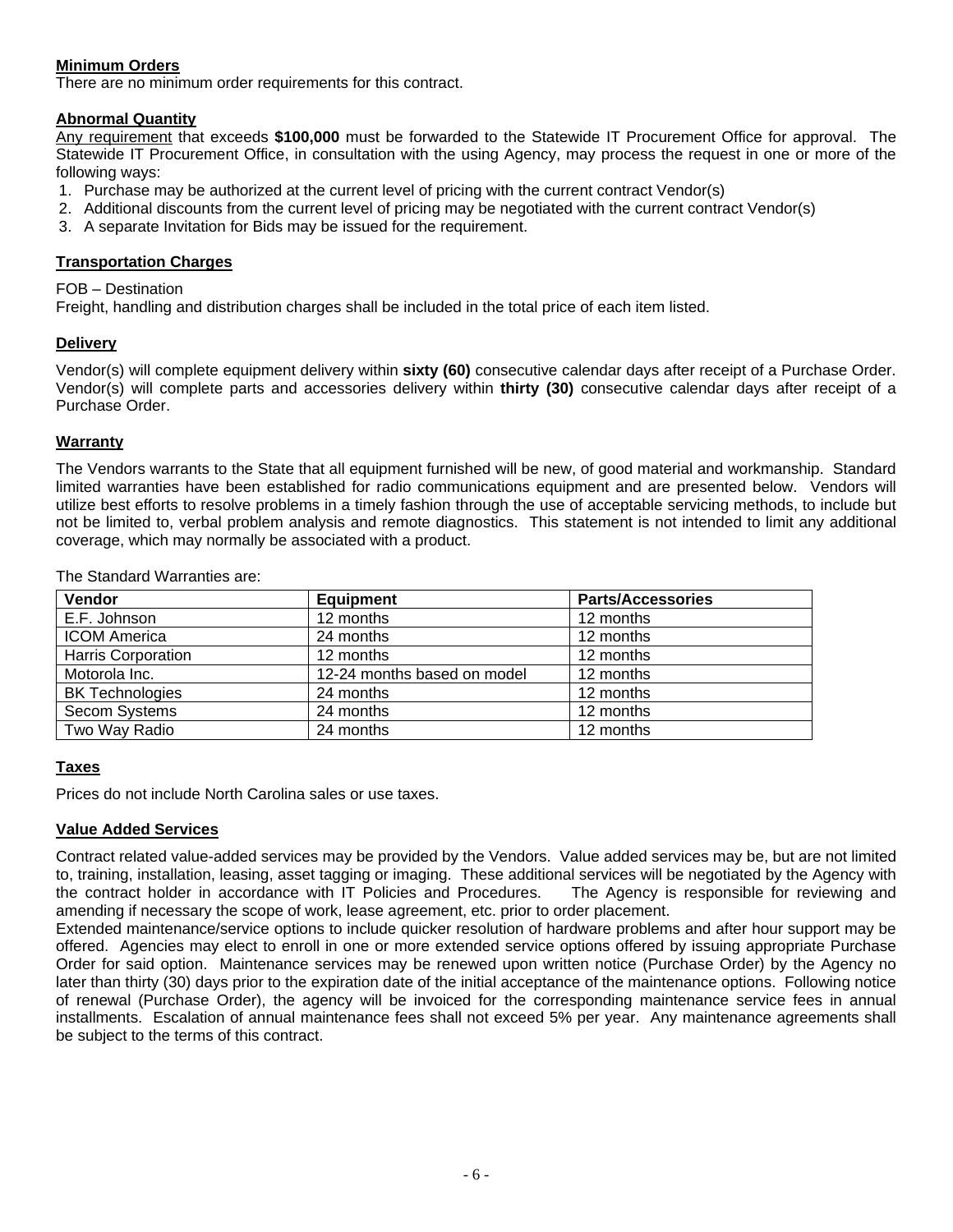#### **Amendments/Extensions/Renewals:**

- 04/21/2008 Contract Renewed
- 10/23/2008 Updated Secom Systems' Distributor List
- 10/29/2008 Updated M/A Com Corporation's Contact Information
- 11/20/2008 Updated EF Johnson's Distributor List
- 04/09/2009 Contract Renewed
- 07/22/2009 Updated Secom Wireless' (Kenwood) Distributor List
- 07/28/2009 Added additional clarification as to what is covered on this contract and what is not.
- 10/12/2009 Updated E.F. Johnson's Distributor List.
- 11/04/2009 Updated ICOM America's Distributor List
- 02/17/2010 Updated South Sales Communications Contact
- 04/01/2010 Updated M/A COM contact information; updated Midland Radio contact information
- 04/20/2010 Extended contract until June 30, 2010
- 06/30/2010 Extended contract until September 30, 2010
- 09/30/2010 Extended contract until December 31, 2010
- 10/01/2010 Updated Vertex Standard's Distributor List
- 12/30/2010 Extended contract until June 30, 2011
- 01/05/2011 Updated Contact Information for EF Johnson and Vertex Standard
- 01/12/2011 Updated EF Johnson's Distributor List
- 03/30/2011 Updated EF Johnson's Distributor List
- 06/27/2011 Extended contract until December 31, 2011
- 07/26/2011 Updated EF Johnson's Distributor List
- 12/31/2011 Extended contract until June 30, 2012
- 05/10/2012 Updated Contact Information
- 6/30/2012 Extended Contract until December 31, 2012
- 12/27/2012 Extended Contract until June 30, 2013; Updated ICOM Dealer Listing
- 2/14/2013 Updated EF Johnson's Distributor List
- 6/28/2013 Extended Contract until December 31, 2013
- 12/31/2013 Extended Contract until June 30, 2014
- 3/12/14 Updated Vertex Standard's Distributor List
- 6/26/14 Extended Contract until December 31, 2014
- 12/31/14 Extended until June 30, 2015; Updated Contact and Distributor Lists
- 6/30/15 Extended until June 30, 2016; Updated Contact Information
- 10/31/17 Updated Harris Distributor List
- 7/3/18 Extended until June 30, 2020; Updated Distributor Lists; Deleted Midland Radio from contract.
- 7/10/18 Updated Distributor Lists
- 7/16/18 Name change RELM Wireless to BK Technologies; updated contact info and distributors
- 12/6/18 Added Dispatch Console Equipment/Systems to the Contract
- 4/18/19 Updated Distributor List for ICOM America
- 4/29/20 Extended until June 30, 2021; Updated Contacts for EF Johnson, BK Technologies and Harris Corp.